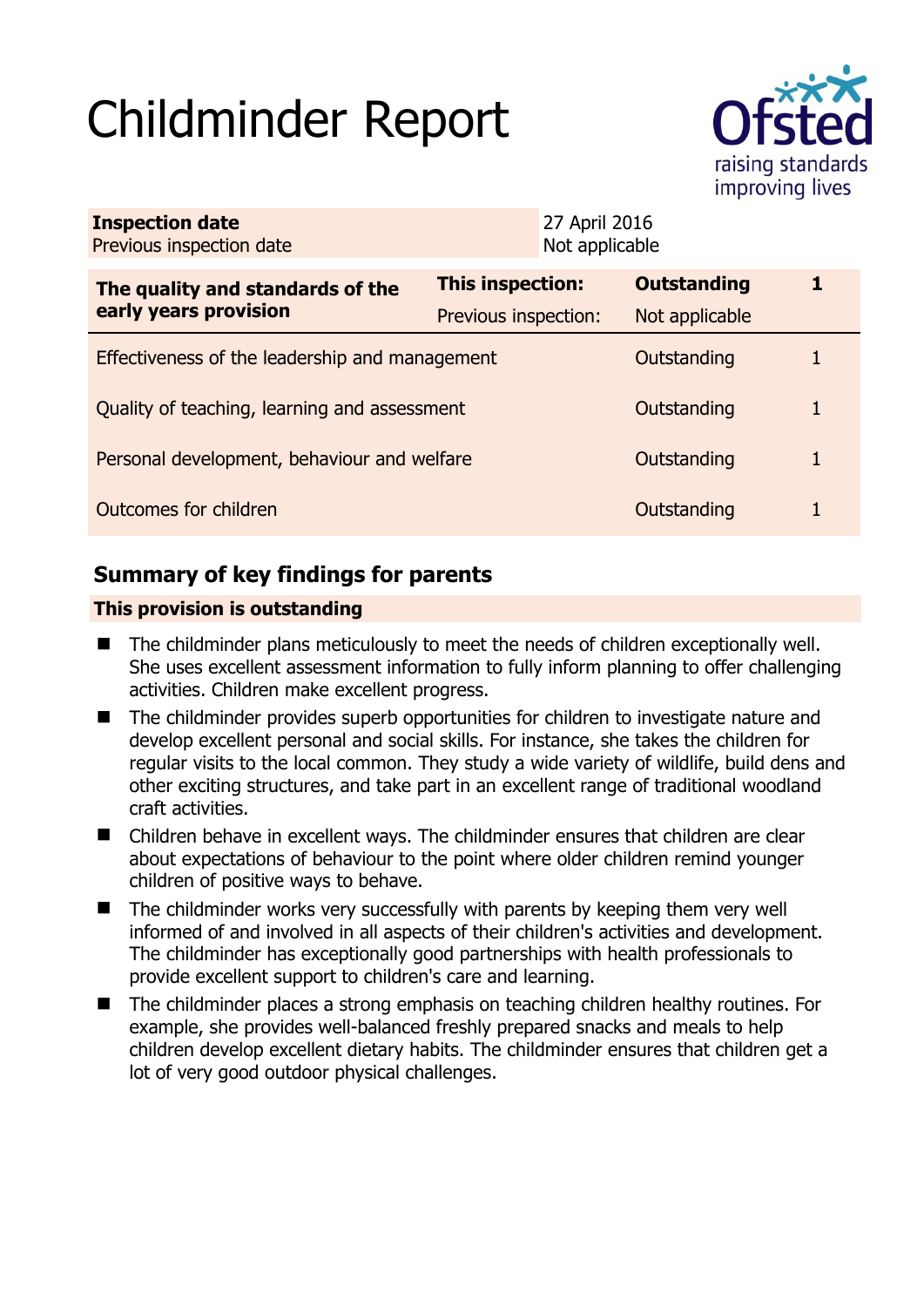## **What the setting needs to do to improve further**

## **To further improve the quality of the early years provision the provider should:**

■ continue to develop the already excellent provision in the outdoor area to reflect the depth and breadth of indoor learning opportunities.

## **Inspection activities**

- The inspector observed interaction between the childminder and children.
- The inspector discussed children's progress with the childminder.
- The inspector sampled some documentation and held a discussion with the childminder.
- The inspector viewed the premises with the childminder.

**Inspector**  Jennifer Beckles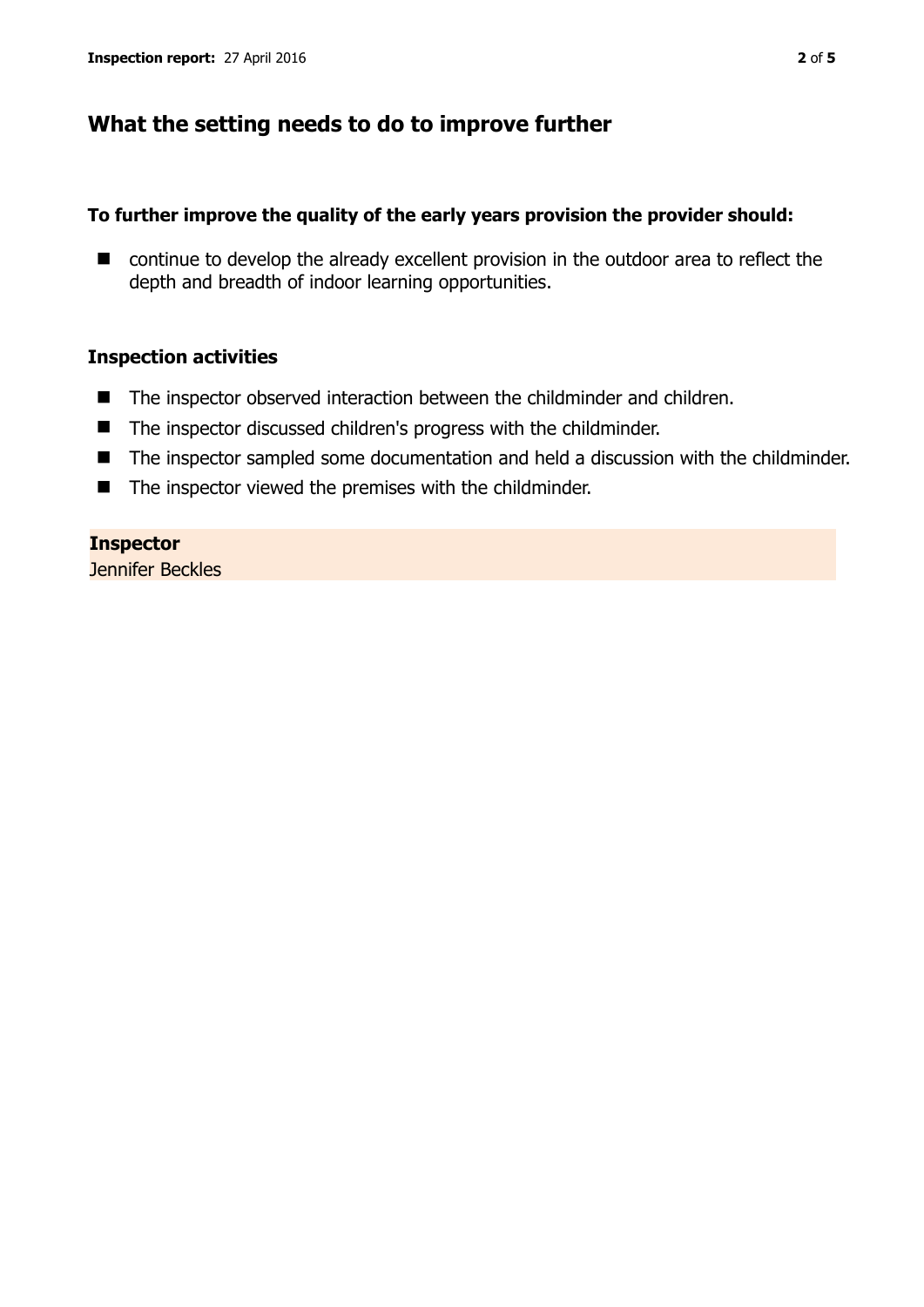## **Inspection findings**

#### **Effectiveness of the leadership and management is outstanding**

Safeguarding is effective. The childminder has excellent knowledge of the procedures to follow should she be concerned about a child's welfare. She has robust procedures in place to help to protect children from harm. For instance, she uses a colour coding system for cleaning cloths to reduce the risk of cross infection, and robustly checks all aspects of her practice to keep children safe. The childminder is extremely committed to continually improving her skills and knowledge to promote best outcomes for children. For example, she uses her training and qualifications exceptionally well to provide innovative learning experiences for children. The childminder constantly and accurately evaluates and monitors all areas of her practice successfully, including planning and assessment. She has formed highly relevant goals to make ongoing improvements.

## **Quality of teaching, learning and assessment is outstanding**

The childminder organises regular outdoor sessions where children learn exceptional creative skills and experience a wide variety of natural textures by, for instance, using sticks and shrubs to make paintbrushes to paint with on natural surfaces, such as wood and stone. Children have excellent appreciation and awareness of different types of music. For example, they state 'that is classical music' as they listen to a recording. The childminder promotes children's early literacy and language skills very effectively. Overall, the outdoor area provides very good opportunities to promote children's development in different areas of learning. Children have excellent physical skills. They climb across challenging frames, balance and steer wheeled toys safely, and take part in ball games to develop very good coordination skills.

## **Personal development, behaviour and welfare are outstanding**

The childminder promotes children's enjoyment of activities very successfully by, for instance, taking great care to find out about children's personalities to provide activities they enjoy immensely. Children have exceptional awareness of safety. For instance, even the youngest children say 'fire alarm, no play, have to get out' without any prompting from the childminder. The childminder provides comprehensive teaching about road safety to help protect children from harm. For instance, children know and adhere to robust outdoor trip procedures to help to ensure their safety. Even the youngest children have extremely high levels of independence. For instance, they make very good attempts to put on their boots and coats by themselves, while older children do this with confidence.

## **Outcomes for children are outstanding**

Children learn excellent early mathematical skills and develop a strong interest in books and language to support their early literacy skills highly effectively. Children are extremely confident, highly independent and very keen learners. They learn excellent skills to support their future learning.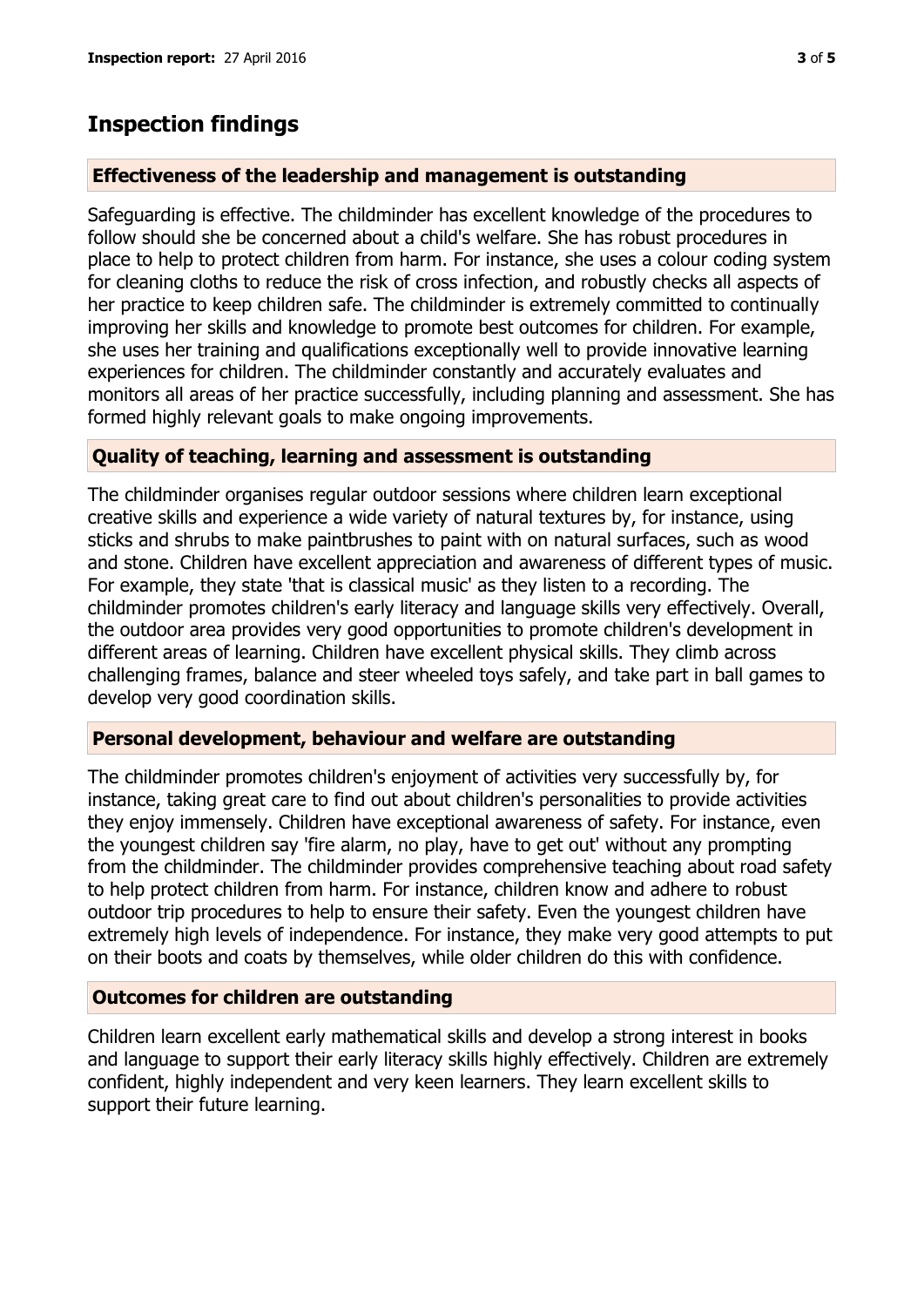## **Setting details**

| Unique reference number       | EY449390                                                                             |  |
|-------------------------------|--------------------------------------------------------------------------------------|--|
| <b>Local authority</b>        | Wandsworth                                                                           |  |
| <b>Inspection number</b>      | 903517                                                                               |  |
| <b>Type of provision</b>      | Childminder                                                                          |  |
| Day care type                 | Childminder                                                                          |  |
| <b>Registers</b>              | Early Years Register, Compulsory Childcare<br>Register, Voluntary Childcare Register |  |
| Age range of children         | $2 - 6$                                                                              |  |
| <b>Total number of places</b> | 6                                                                                    |  |
| Number of children on roll    | 4                                                                                    |  |
| <b>Name of provider</b>       |                                                                                      |  |
| Date of previous inspection   | Not applicable                                                                       |  |
| <b>Telephone number</b>       |                                                                                      |  |

The childminder registered in 2012. She lives in Wandsworth, London. The childminder operates each weekday, from 8am to 6pm, all year round except on bank holidays. She holds Early Years Professional Status (EYPS), is an Advanced Forest School Leader and is currently studying for a higher level International Montessori Diploma.

This inspection was carried out by Ofsted under sections 49 and 50 of the Childcare Act 2006 on the quality and standards of provision that is registered on the Early Years Register. The registered person must ensure that this provision complies with the statutory framework for children's learning, development and care, known as the Early Years Foundation Stage.

Any complaints about the inspection or the report should be made following the procedures set out in the guidance 'Complaints procedure: raising concerns and making complaints about Ofsted', which is available from Ofsted's website: www.gov.uk/government/organisations/ofsted. If you would like Ofsted to send you a copy of the guidance, please telephone 0300 123 4234, or email enquiries@ofsted.gov.uk.